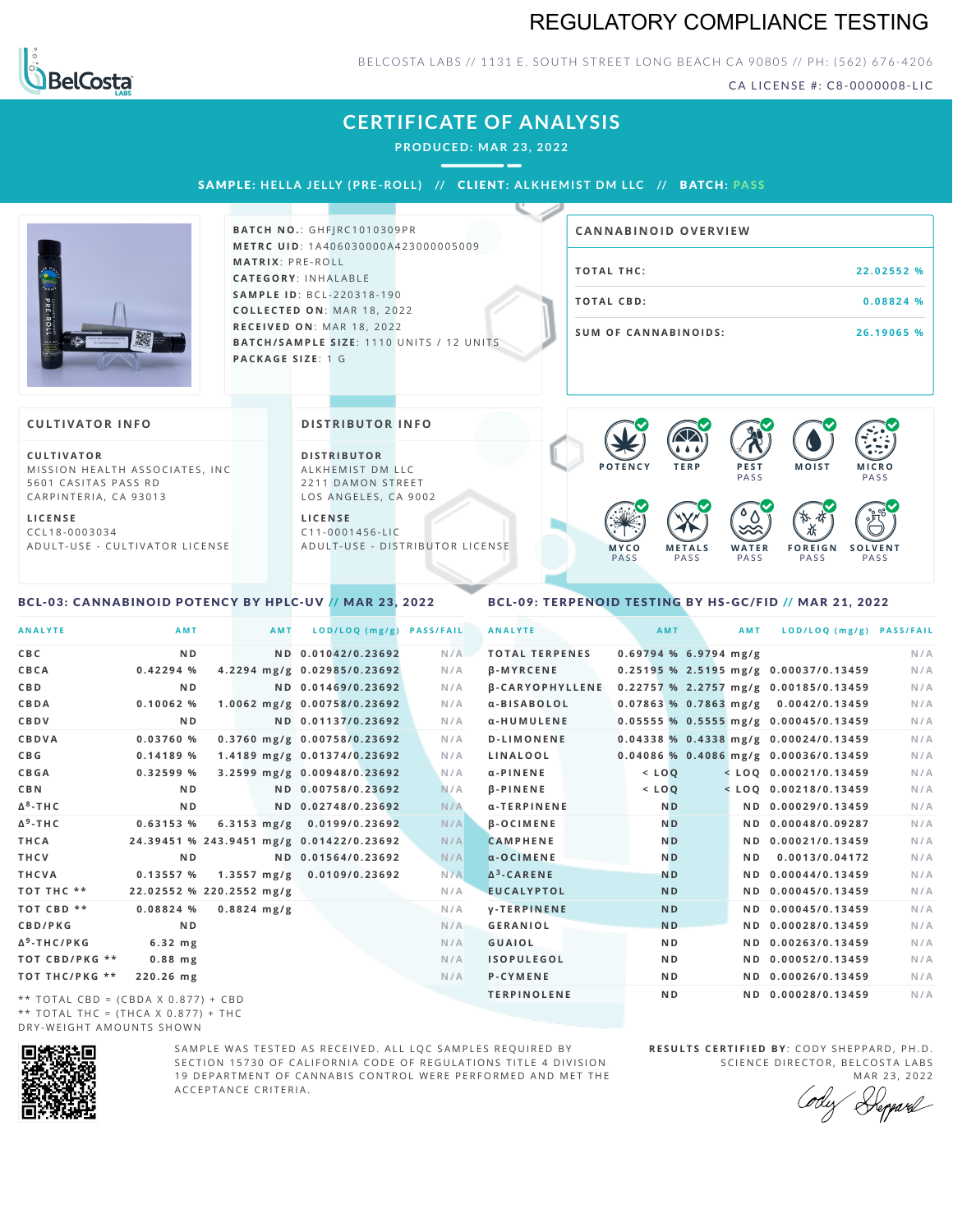# REGULATORY COMPLIANCE TESTING

#### <span id="page-1-0"></span>BCL-13: PESTICIDE TESTING BY GC/MS // MAR 22, 2022

| <b>ANALYTE</b>         | LIMIT         | $AMT(\mu g/g)$ | LOD/LOQ (µg/g)  | <b>PASS/FAIL</b> |
|------------------------|---------------|----------------|-----------------|------------------|
| <b>CAPTAN</b>          | $0.7 \mu g/g$ | N <sub>D</sub> | 0.03087/0.09349 | <b>PASS</b>      |
| <b>CHLORDANE</b>       | Any amt       | N <sub>D</sub> |                 | <b>PASS</b>      |
| <b>CHLORDANE CIS</b>   |               | N <sub>D</sub> | 0.01092/0.0331  | N/A              |
| <b>CHLORDANE TRANS</b> |               | N <sub>D</sub> | 0.01045/0.03157 | N/A              |
| <b>CHLORFENAPYR</b>    | Any amt       | N <sub>D</sub> | 0.02353/0.07124 | <b>PASS</b>      |

| <b>ANALYTE</b>                      | LIMIT         | $AMT (\mu g/g)$ | $LOD/LOQ$ ( $\mu g/g$ ) | <b>PASS/FAIL</b> |
|-------------------------------------|---------------|-----------------|-------------------------|------------------|
| <b>CHLORPYRIFOS</b>                 | Any amt       | ND.             | 0.01097/0.03333         | <b>PASS</b>      |
| <b>DICHLORVOS</b>                   | Any amt       | ND.             | 0.01156/0.03504         | <b>PASS</b>      |
| <b>METHYL PARATHION</b>             | Any amt       | ND.             | 0.01326/0.0402          | <b>PASS</b>      |
| PENTACHLORONI-<br><b>TROBENZENE</b> | $0.1 \mu g/g$ | ND.             | 0.01379/0.04184         | <b>PASS</b>      |
|                                     |               |                 |                         |                  |

## BCL-05: RESIDUAL PESTICIDE ANALYSIS BY LC-MS/MS ESI // MAR 22, 2022

| <b>ANALYTE</b>             |               | LIMIT $AMT (\mu g/g)$ | LOD/LOQ (µg/g) | <b>PASS/FAIL</b> | <b>ANALYTE</b>          |               | LIMIT AMT $(\mu g/g)$ | LOD/LOQ (µg/g) PASS/FAIL |             |
|----------------------------|---------------|-----------------------|----------------|------------------|-------------------------|---------------|-----------------------|--------------------------|-------------|
| ABAMECTIN                  | $0.1 \mu g/g$ | ND                    | 0.01153/0.04   | <b>PASS</b>      | METALAXYL               | $2 \mu g/g$   | N D                   | 0.00503/0.02             | <b>PASS</b> |
| <b>ACEPHATE</b>            | $0.1 \mu g/g$ | N D                   | 0.00368/0.02   | <b>PASS</b>      | <b>METHIOCARB</b>       | Any amt       | N D                   | 0.00503/0.02             | PASS        |
| <b>ACEQUINOCYL</b>         | $0.1 \mu g/g$ | N D                   | 0.00417/0.02   | <b>PASS</b>      | METHOMYL                | 1 $\mu$ g/g   | N D                   | 0.00494/0.02             | PASS        |
| <b>ACETAMIPRID</b>         | $0.1 \mu g/g$ | N D                   | 0.00464/0.02   | <b>PASS</b>      | <b>MEVINPHOS</b>        | Any amt       | N D                   |                          | PASS        |
| <b>ALDICARB</b>            | Any amt       | N D                   | 0.01109/0.04   | <b>PASS</b>      | <b>MEVINPHOSI</b>       |               | N D                   | 0.00163/0.0084           | N/A         |
| <b>AZOXYSTROBIN</b>        | $0.1 \mu g/g$ | N D                   | 0.00639/0.02   | <b>PASS</b>      | <b>MEVINPHOS II</b>     |               | N D                   | 0.00542/0.0316           | N/A         |
| <b>BIFENAZATE</b>          | $0.1 \mu g/g$ | N D                   | 0.00355/0.02   | <b>PASS</b>      | MYCLOBUTANIL            | $0.1 \mu g/g$ | N D                   | 0.00867/0.04             | PASS        |
| <b>BIFENTHRIN</b>          | $3 \mu g/g$   | ND                    | 0.00473/0.04   | <b>PASS</b>      | <b>NALED</b>            | $0.1 \mu g/g$ | N D                   | 0.00328/0.02             | PASS        |
| <b>BOSCALID</b>            | $0.1 \mu g/g$ | N D                   | 0.00494/0.02   | PASS             | OXAMYL                  | $0.5 \mu g/g$ | N D                   | 0.00455/0.02             | <b>PASS</b> |
| <b>CARBARYL</b>            | $0.5 \mu g/g$ | ND                    | 0.00295/0.02   | PASS             | PACLOBUTRAZOL           | Any amt       | N D                   | 0.00714/0.04             | PASS        |
| CARBOFURAN                 | Any amt       | N D                   | 0.00613/0.02   | <b>PASS</b>      | <b>PERMETHRIN</b>       | $0.5 \mu g/g$ | N D                   |                          | PASS        |
| CHLORANTRANIL-             | $10 \mu g/g$  | N D                   | 0.00697/0.04   | PASS             | PERMETHRIN CIS          |               | N D                   | 0.00237/0.0082           | N/A         |
| <b>IPROLE</b>              |               |                       |                |                  | PERMETHRIN TRANS        |               | N D                   | 0.00245/0.0118           | N/A         |
| <b>CLOFENTEZINE</b>        | $0.1 \mu g/g$ | N D                   | 0.0054/0.02    | <b>PASS</b>      | PHOSMET                 | $0.1 \mu g/g$ | N D                   | 0.0043/0.02              | PASS        |
| COUMAPHOS                  | Any amt       | N D                   | 0.00215/0.02   | <b>PASS</b>      | PIPERONYLBUTO-          | $3 \mu g/g$   | N D                   | 0.00247/0.02             | PASS        |
| <b>CYFLUTHRIN</b>          | $2 \mu g/g$   | N D                   | 0.05508/0.2    | <b>PASS</b>      | XIDE                    |               |                       |                          |             |
| <b>CYPERMETHRIN</b>        | 1 $\mu$ g/g   | ND                    | 0.00556/0.04   | <b>PASS</b>      | <b>PRALLETHRIN</b>      | $0.1 \mu g/g$ | N D                   | 0.00392/0.02             | PASS        |
| <b>DAMINOZIDE</b>          | Any amt       | N D                   | 0.00227/0.04   | <b>PASS</b>      | PROPICONAZOLE           | $0.1 \mu g/g$ | N D                   | 0.0024/0.02              | PASS        |
| <b>DIAZINON</b>            | $0.1 \mu g/g$ | N D                   | 0.00487/0.02   | <b>PASS</b>      | <b>PROPOXUR</b>         | Any amt       | N D                   | 0.00374/0.02             | PASS        |
| <b>DIMETHOATE</b>          | Any amt       | N D                   | 0.00354/0.02   | <b>PASS</b>      | <b>PYRETHRINS</b>       | $0.5 \mu g/g$ | N D                   |                          | PASS        |
| <b>DIMETHOMORPH</b>        | $2 \mu g/g$   | N D                   |                | <b>PASS</b>      | PYRETHRINS PYRETHRIN I  |               | ND                    | 0.00726/0.04             | N/A         |
| <b>DIMETHOMORPH I</b>      |               | N D                   | 0.00109/0.0078 | N/A              | PYRETHRINS PYRETHRIN II |               |                       | ND 0.00754/0.02284       | N/A         |
| <b>DIMETHOMORPH II</b>     |               | ND                    | 0.0015/0.0122  | N/A              | PYRIDABEN               | $0.1 \mu g/g$ | N D                   | 0.0034/0.02              | <b>PASS</b> |
| <b>ETHOPROPHOS</b>         | Any amt       | N D                   | 0.0041/0.02    | <b>PASS</b>      | <b>SPINETORAM</b>       | $0.1 \mu g/g$ | N D                   |                          | PASS        |
| <b>ETOFENPROX</b>          | Any amt       | N D                   | 0.00274/0.02   | <b>PASS</b>      | <b>SPINETORAM J</b>     |               | N D                   | 0.00329/0.016            | N/A         |
| <b>ETOXAZOLE</b>           | $0.1 \mu g/g$ | N D                   | 0.00385/0.02   | <b>PASS</b>      | <b>SPINETORAM L</b>     |               | ND                    | 0.00157/0.016            | N/A         |
| <b>FENHEXAMID</b>          | $0.1 \mu g/g$ | N D                   | 0.01055/0.02   | <b>PASS</b>      | <b>SPINOSAD</b>         | $0.1 \mu g/g$ | ND                    |                          | PASS        |
| <b>FENOXYCARB</b>          | Any amt       | ND.                   | 0.00175/0.02   | <b>PASS</b>      | SPINOSAD A              |               |                       | ND 0.00205/0.01438       | N/A         |
| <b>FENPYROXIMATE</b>       | $0.1 \mu g/g$ | N D                   | 0.00481/0.02   | <b>PASS</b>      | SPINOSAD D              |               |                       | ND 0.00104/0.00498       | N/A         |
| <b>FIPRONIL</b>            | Any amt       | N D                   | 0.00478/0.02   | PASS             | <b>SPIROMESIFEN</b>     | $0.1 \mu g/g$ | N D                   | 0.00944/0.04             | PASS        |
| FLONICAMID                 | $0.1 \mu g/g$ | N D                   | 0.00398/0.02   | PASS             | <b>SPIROTETRAMAT</b>    | $0.1 \mu g/g$ | N D                   | 0.00208/0.02             | PASS        |
| <b>FLUDIOXONIL</b>         | $0.1 \mu g/g$ | N D                   | 0.01369/0.04   | PASS             | <b>SPIROXAMINE</b>      | Any amt       | N D                   | 0.00344/0.02             | PASS        |
| HEXYTHIAZOX                | $0.1 \mu g/g$ | N D                   | 0.00297/0.02   | PASS             | <b>TEBUCONAZOLE</b>     | $0.1 \mu g/g$ | N D                   | 0.00816/0.04             | PASS        |
| IMAZALIL                   | Any amt       | N D                   | 0.0056/0.02    | PASS             | <b>THIACLOPRID</b>      | Any amt       | N D                   | 0.0039/0.02              | PASS        |
| IMIDACLOPRID               | $5 \mu g/g$   | N D                   | 0.00645/0.02   | PASS             | <b>THIAMETHOXAM</b>     | $5 \mu g/g$   | N D                   | 0.00358/0.02             | PASS        |
| <b>KRESOXIM-</b><br>METHYL | $0.1 \mu g/g$ | N D                   | 0.00339/0.02   | PASS             | TRIFLOXYSTROB-<br>IN.   | $0.1 \mu g/g$ | N D                   | 0.00421/0.02             | PASS        |